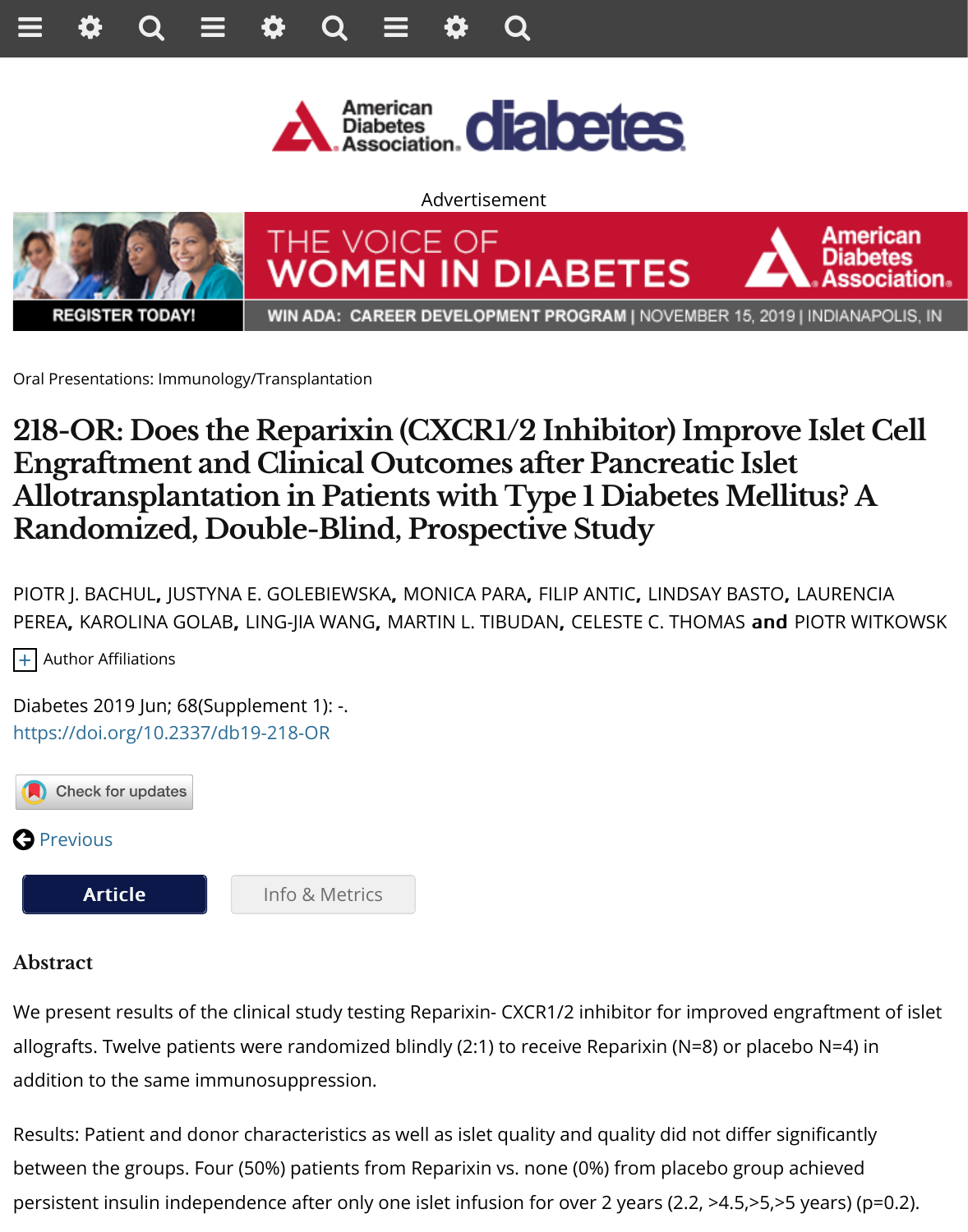21, 22, 23, 23 in Reparixin vs. 0, 10, 19 in placebo group. Diabetic retinopathy improved in 2 and remained stable in all patients who achieved insulin independence and got worse in one patient who h insulin free. Diabetic neuropathy based on EMG and neurological exam improved in 2 patien stable in remaining 8.

Conclusion: Half of the patients from Reparixin group achieved long- term (>2 years) insulin i after only one islet infusion, while none from placebo group had such outcome. Islet engrafti significantly higher in Reparixin group than in placebo, while assessed in patients without con Diabetic retinopathy and neuropathy remained stable or improved after successful IT.

Disclosure P.J. Bachul: None. J.E. Golebiewska: None. M. Para: None. F. Antic: None. I L. Perea: None. K. Golab: None. L. Wang: None. M.L. Tibudan: None. C.C. Thomas: No Witkowsk: None.

**Funding Dompé Pharmaceuticals** 

© 2019 by the American Diabetes Association.

## http://www.diabetesjournals.org/content/license

Readers may use this article as long as the work is properly cited, the use is educational and the work is not altered. More information is available at http://www.diabetesjournals.org/cor

## We recommend

220-OR: Is There Any Prognostic Value of Diabetes-Associated Autoantibody Levels for Predicting Is in Patients with Long-Standing Type 1 Diabetes Mellitus? PIOTR J. BACHUL et al., Diabetes, 2019

Clinical outcomes and insulin secretion after islet transplantation with the Edmonton protocol. E A Ryan et al., Diabetes, 2001

222-OR: BETA-2 Calculated Based on Single Fasting Blood Sample Allows to Define and Discriminate [and Suboptimal Islet Allograft Function Prior to the Clinical Need for Insulin Support](http://diabetes.diabetesjournals.org/content/68/Supplement_1/220-OR?utm_source=TrendMD&utm_medium=cpc&utm_campaign=Diabetes_TrendMD_0) PIOTR J. BACHUL et al., Diabetes, 2019

The GLP-1 derivative NN2211 restores beta-cell sensitivity to glucose in type 2 diabetic patients afte [Annette M Chang et al.,](http://diabetes.diabetesjournals.org/cgi/pmidlookup?view=long&pmid=11289033&utm_source=TrendMD&utm_medium=cpc&utm_campaign=Diabetes_TrendMD_0) Diabetes, 2003